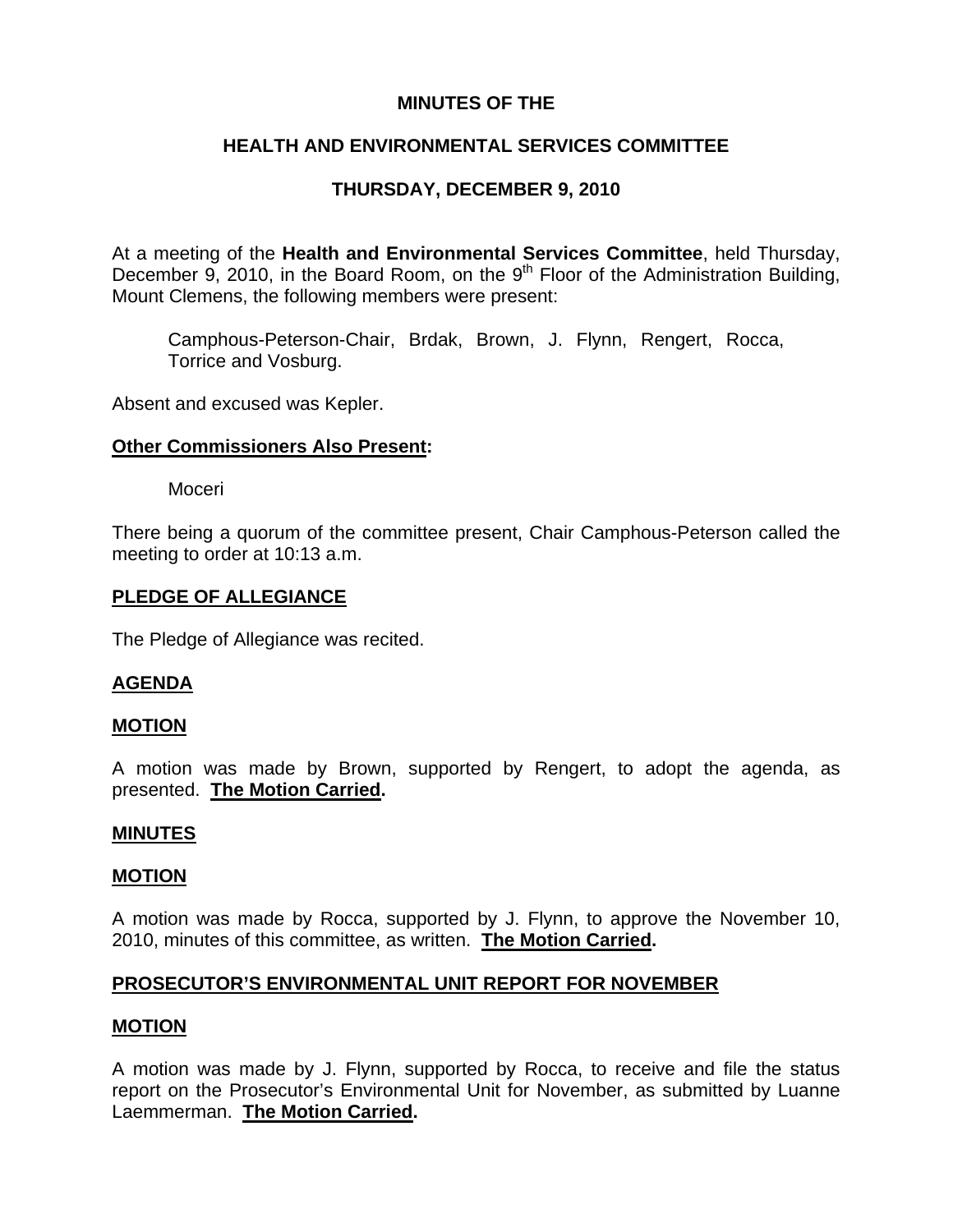# **REPORT FROM WATER QUALITY BOARD**

# **MOTION**

A motion was made by Rocca, supported by Rengert, to receive and file a report of the Macomb County Water Quality Board outlining their November 9<sup>th</sup> meeting. **The Motion Carried.** 

# **S.W.I.M. TEAM REPORTS FOR OCTOBER**

# **MOTION**

A motion was made by Rocca, supported by Vosburg, to receive and file the S.W.I.M. Team Reports for October. **The Motion Carried.** 

# **AUTHORIZE HEALTH DEPARTMENT TO ACCEPT U.S.E.P.A. GREAT LAKES RESTORATION INITIATIVE GRANT FOR BEACH PROJECTS**

# **COMMITTEE RECOMMENDATION – MOTION**

A MOTION WAS MADE BY ROCCA, SUPPORTED BY VOSBURG, TO RECOMMEND THAT THE BOARD OF COMMISSIONERS AUTHORIZE THE HEALTH DEPARTMENT TO ACCEPT A U.S.E.P.A. GREAT LAKES RESTORATION INITIATIVE GRANT THROUGH THE MICHIGAN DEPARTMENT OF NATURAL RESOURCES AND ENVIRONMENT FOR A TOTAL OF \$233,850 FOR TWO BEACH PROJECTS IN MACOMB COUNTY. **THE MOTION CARRIED.** 

# **INFORMATION FROM CLINTON TOWNSHIP REGARDING COMPLETION OF CURRENT LAKE/RIVER FUND PROJECT**

### **MOTION**

A motion was made by J. Flynn, supported by Rengert, to receive and file the information from Clinton Township on the progress toward completion of their current Lake/River Fund Project. **The Motion Carried.** 

# **AUTHORIZE HEALTH DEPARTMENT TO ACCEPT WIC INFRASTRUCTURE GRANT FROM MICHIGAN DEPARTMENT OF COMMUNITY HEALTH**

### **COMMITTEE RECOMMENDATION – MOTION**

A MOTION WAS MADE BY J. FLYNN, SUPPORTED BY VOSBURG, TO RECOMMEND THAT THE BOARD OF COMMISSIONERS AUTHORIZE THE HEALTH DEPARTMENT TO ACCEPT A WIC INFRASTRUCTURE GRANT FROM THE MICHIGAN DEPARTMENT OF COMMUNITY HEALTH IN THE AMOUNT OF \$19,200. **THE MOTION CARRIED.**